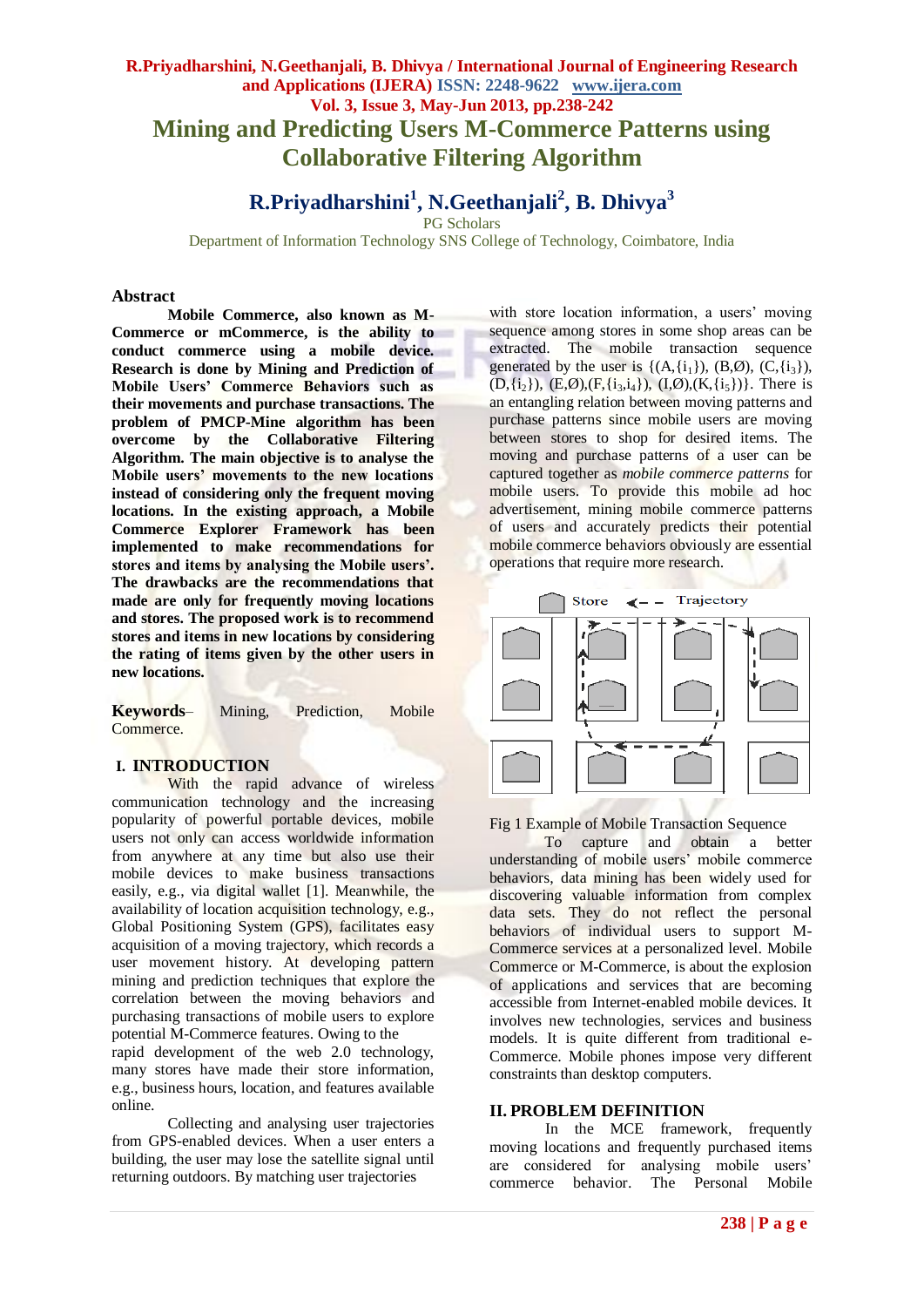Commerce Pattern-Mine (PMCP-Mine) algorithm was used to find only frequent datasets, by deleting in-frequent data in the Mobile Commerce Explorer Database. Also, recommendations were done only for the frequent datasets. The similarity values that were found in the Similarity Inference Model (SIM) were not accurate.

## **III. LITERATURE SURVEY**

Chan Lu, Lee and S. Tseng developed the Mobile Commerce Explorer Framework for mining and prediction of mobile users' movements and purchases [1]. Agrawal and Swami presented an efficient algorithm [2] that generates all significant association rules between items in the database.

Han, Pei and Yin proposed a novel frequent-pattern tree (FP-tree) structure, which is an extended prefix-tree [3] structure for storing compressed, crucial information about frequent patterns, and develop an efficient FP-tree based mining method, FP-growth, for mining the complete set of frequent patterns by pattern fragment growth.

Herlocker, Konstan, Brochers and Riedl developed an Automated Collaborative Filtering is quickly becoming a popular technique for reducing information overload, often as a technique to complement content-based information filtering systems [8]. In this paper, present an algorithmic framework for performing Collaborative Filtering and new algorithmic elements that increase the accuracy of Collaborative Prediction algorithms. Then present a set of recommendations on selection of the right Collaborative Filtering algorithmic components.

#### **IV. EXISTING SYSTEM**

A novel framework for the mobile users' commerce behaviors has been implemented for mining and prediction of mobile users'. MCE framework has been implemented with three components: 1) Similarity Inference Model (SIM) for measuring the similarities among stores and items, 2) Personal Mobile Commerce Pattern Mine (PMCP-Mine) algorithm for efficient discovery of mobile users' Personal Mobile Commerce Patterns (PMCPs), 3) Mobile Commerce Behavior Predictor (MCBP) for prediction of possible mobile user behaviors. In the MCE framework, only frequently moved locations and frequently purchased items are considered. The modules proposed in framework are:

A. Mobile Network Database

The mobile network database maintains detailed store information which includes locations. B. Mobile User Data Base

The Mobile User database maintains detailed mobile user information which include network provider.

C. Applying Data Mining Mechanism

System has an "offline" mechanism for Similarity inference and PMCPs mining, and an "online" engine for mobile commerce behavior prediction. When mobile users move between the stores, the mobile information which includes user mobile information which includes user identification, stores, and item purchased are stored in the mobile transaction database. In the offline data mining mechanism, develop the SIM model and the PMCP Mine algorithm to discover the store/item similarities and the PMCPs, respectively. Similarity Inference Model for measuring the similarities among stores and items. Personal Mobile Commerce Pattern-Mine (PMCP-Mine) algorithm is used for efficient discovery of mobile users' Personal Mobile Commerce Patterns.

D. Behavior prediction engine<br>In the online

In the online prediction engine, implemented a MCBP (Mobile Commerce Behavior Predictor) based on the store and item similarities as well as the mined PMCPs. When a mobile user moves and purchases items among the stores, the next steps will be predicted according to the mobile user's identification and recent mobile transactions. The framework is to support the prediction of next movement and transaction. Mobile Commerce Behavior Predictor for prediction of possible mobile user behaviors.

E. Similarity Inference Model

A parameter-less data mining model, named Similarity Inference Model, to tackle this task of computing store and item similarities. Before computing the SIM, derive two databases, namely, SID and ISD, from the mobile transaction database. An entry SIDpq in database SID represents that a user has purchased item q in store p, while an entry ISDxy in database ISD represents that a user has purchased item x in store y. Deriving the SIM to capture the similarity score between stores/items. For every pair of stores or items, SIM assigns them a similarity score. In SIM, used two different inference heuristics for the similarity of stores and items because some stores, such as supermarkets, may provide various types of items.

By applying the same similarity inference heuristics to both of stores and items, various types of items may be seen as similar since different supermarkets are seen as similar. Based on our heuristics, if two stores provide many similar items. the stores are likely to be similar; if two items are sold by many dissimilar stores, the stores are unlikely to be similar. Since the store similarity and item similarity are interdependent, computing those values iteratively. For the store similarity, consider that two stores are more similar if their provided items are more similar. Given two stores sp and sq, compute their similarity SIM (sp; sq) by calculating the average similarity of item sets provided by sp and sq. For every item sold in sp (and, respectively, sq), first find the most similar item sold in sq (and,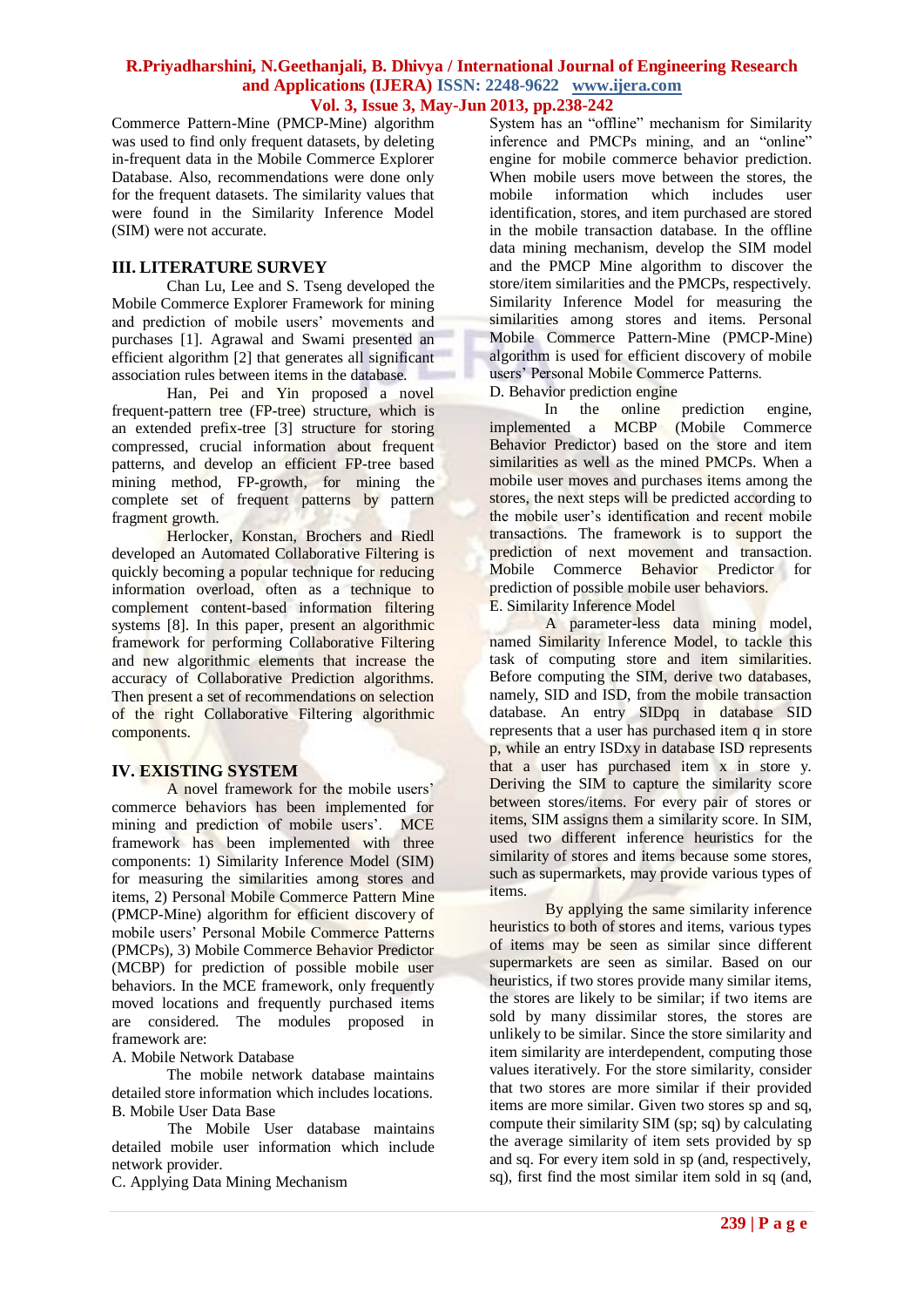respectively, sp). Then, the store similarity can be obtained by averaging all similar item pairs. Therefore, SIM (sp; sq) is defined as

$$
sim (s_p, s_q) = \sum \varphi \in \Gamma_{sp} \, MaxSim(\varphi, \Gamma_{sq}) + \sum \Upsilon \in \Gamma_{sq} \, MaxSim(\Upsilon, \Gamma_{sp})
$$

 *|Гsp|+|Гsq|*

Where  $MaxSim(e, E) = Max_{e' \in E} sim(e, e')$  represents the maximal similarity between e and the element in E. *Гsp* and *Гsq* are the sets of items sold in sp and sq, respectively. On the other hand, for the item similarity, consider that two items are less similar if the items are sold by many dissimilar stores. Given two items  $i_x$  and  $i_y$ , compute the similarity  $\text{sim}(i_x, i_y)$ by calculating the average dissimilarity of store sets that provide  $i_x$  and  $i_y$ . For every store providing  $i_x$ (and, respectively,  $i_y$ ), first find similarity by averaging all dissimilar store pairs.

F. Personal Mobile Commerce Pattern-Mine Algorithm

The PMCP-Mine algorithm is divided into three main phases: 1) Frequent-Transaction Mining: A Frequent- Transaction is a pair of store and items indicating frequently made purchasing transactions. In this phase, first discover all Frequent-Transactions for each user. 2) Mobile Transaction Database Transformation: Based on the all Frequent-Transactions, the original mobile transaction database can be reduced by deleting infrequent items. The main purpose is to increase the database scan efficiency for pattern support counting. 3) PMCP Mining: This phase is mining all patterns of length k from patterns of length k-1 in a bottom-up fashion.

#### G. Mobile Commerce Behavior Predictor

MCBP measures the similarity score of every PMCP with a user's recent mobile commerce behavior by taking store and item similarities into account. In MCBP, three ideas are considered: 1) the premises of PMCPs with high similarity to the user's recent mobile commerce behavior are considered as prediction knowledge; 2) more recent mobile commerce behaviors potentially have a greater effect on next mobile commerce behavior predictions and 3) PMCPs with higher support provide greater confidence for predicting users' next mobile commerce behavior. Based on the above ideas, propose a weighted scoring function to evaluate the scores of PMCPs. For all PMCPs, calculate their pattern score by the weighted scoring function. The consequence of PMCP with the highest score is used to predict the next mobile commerce behavior.

#### H. Performance Comparison

Conduct a series of experiments to evaluate the performance of the proposed framework MCE and its three components, i.e., SIM, PMCP-Mine, and MCBP under various system conditions. The experimental results show

that the framework MCE achieves a very high<br>precision in mobile commerce behavior precision in mobile commerce behavior predictions. Besides, the prediction technique MCBP in our MCE framework integrates the mined PMCPs and the similarity information from SIM to achieve superior performs in terms of precision, recall, and F-measure. The experimental results show that the proposed framework and three components are highly accurate under various conditions.



Fig 2 Performance Comparison

## **V. PROPOSED SYSTEM A. Similarity Inference Model**

Propose a parameter-less data mining model, named Similarity Inference Model, to tackle this task of computing store and item similarities. Before computing the SIM, derive two databases, namely, SID and ISD, from the mobile transaction database. An entry SIDpq in database SID represents that a user has purchased item q in store p, while an entry ISDxy in database ISD represents that a user has purchased item x in store y. Deriving the SIM to capture the similarity score between stores/items. For every pair of stores or items, SIM assigns them a similarity score. In SIM, used two different inference heuristics for the similarity of stores and items because some stores, such as supermarkets, may provide various types of items.

By applying the same similarity inference heuristics to both of stores and items, various types of items may be seen as similar since different supermarkets are seen as similar. Based on our heuristics, if two stores provide many similar items, the stores are likely to be similar; if two items are sold by many dissimilar stores, the stores are unlikely to be similar. Since the store similarity and item similarity are interdependent, computing those values iteratively. For the store similarity, consider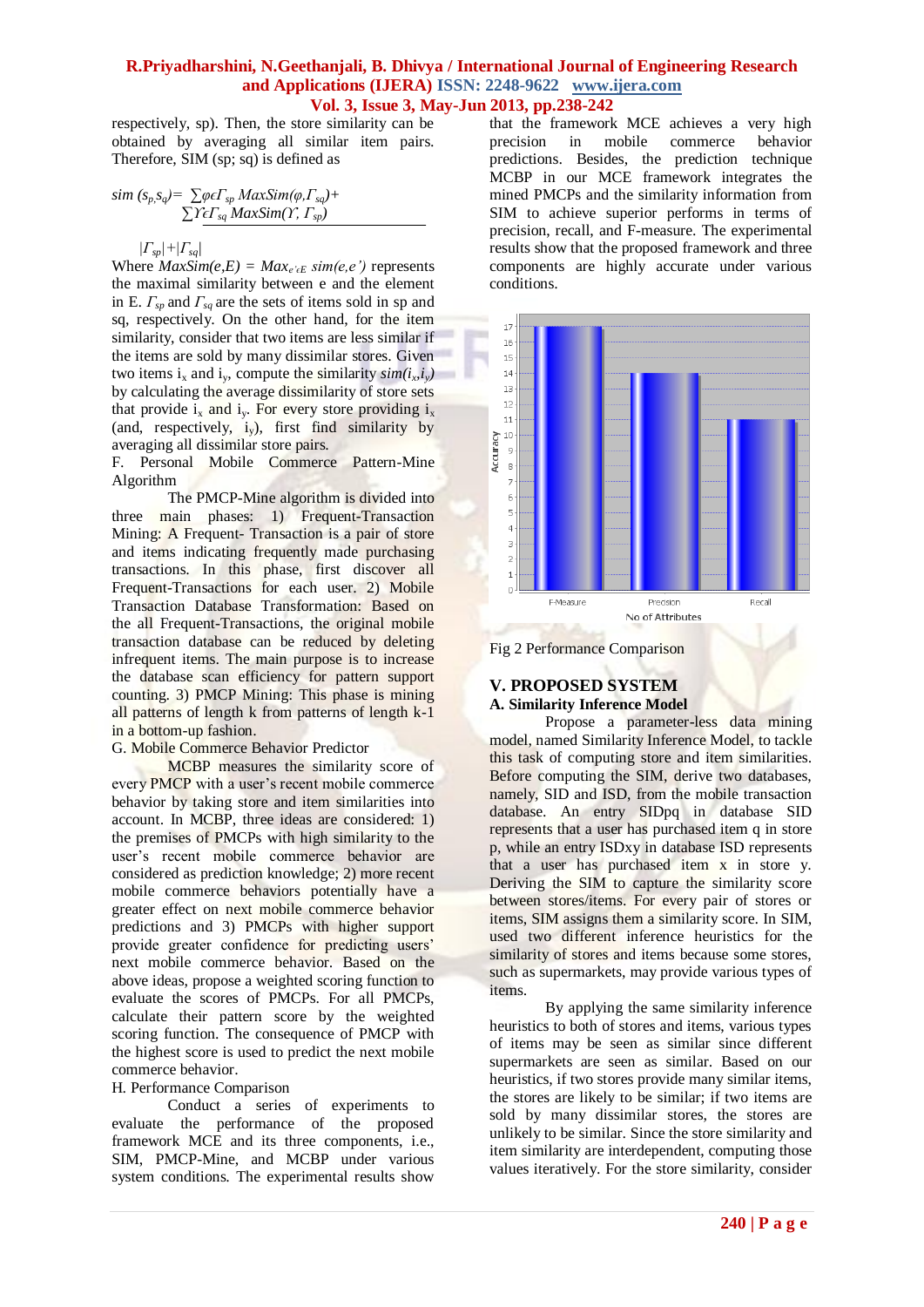that two stores are more similar if their provided items are more similar. Given two stores sp and sq, compute their similarity SIM (sp; sq) by calculating the average similarity of item sets provided by sp and sq. For every item sold in sp (and, respectively, sq), first find the most similar item sold in sq (and, respectively, sp). Then, the store similarity can be obtained by averaging all similar item pairs.



Fig 3 Block Diagram of Mobile Commerce Explorer Framework

#### **B. Collaborative Personal Mobile Commerce Pattern Algorithm**

The proposed system is developed by implementing CPCMP - Collaborative PCMP Algorithm which takes into account the newly updated locations and predicts behavior of the user based on the Collaborative Filtering. Although collaborative filtering methods have been extensively studied recently, most of these methods require the user-item rating matrix. However, on MCE Database, in most of the cases, other user preferences and transactions are not always available. Hence, collaborative filtering algorithms cannot be directly applied to most of the recommendation tasks on the database, like query suggestion etc.

Combine the Collaborative filtering aspects of predicting the unknown entities along with the proposed PCMP which mining the patterns of the user transactions behavior. This hybrid algorithm facilitates dynamic predictions and hence recommendation to the users for better customer service and experience. For better similarity inference modelling in cases of users visiting unknown locations, a new hybrid similarity inference model is proposed to take into account the items transacted and stores visited by a similar user in the same location who have similar Personal mobile commerce pattern  $-$  i.e the frequent mining patterns of the unknown user matches with respect to the user under consideration. So, the proposed work improves the quality of predictions of the preferred items and stores of the customer or user thereby bring about better sales and customer support experience and feedback.

## **C. Mobile Commerce Behavior Predictor**

Propose MCBP, which measures the similarity score of every PMCP with a user's recent mobile commerce behavior by taking store and item similarities into account. In MCBP, three ideas are considered: 1) the premises of PMCPs with high similarity to the user's recent mobile commerce behavior are considered as prediction knowledge; 2) more recent mobile commerce behaviors potentially have a greater effect on next mobile commerce behavior predictions and 3) PMCPs with higher support provide greater confidence for predicting users' next mobile commerce behavior. Based on the above ideas, propose a weighted scoring function to evaluate the scores of PMCPs.

## **VI. CONCLUSION**

A novel framework namely MCE was proposed for mining and prediction of mobile users' movements and transactions in mobile commerce environments. In the MCE framework were designed with three major techniques: 1) SIM for measuring the similarities among stores and items; 2) PMCP-Mine algorithm for efficiently discovering mobile users' PMCPs; and 3) MCBP for predicting possible mobile user behaviors. To best knowledge, it is the first work that facilitates mining and prediction of personal mobile commerce behaviors that may recommend stores and items previously unknown to a user. To evaluate the performance of the proposed framework and three proposed techniques, conducted a series of experiments.

The experimental results show that the framework MCE achieves a very high precision in mobile commerce behavior predictions. Besides, the prediction technique MCBP in MCE framework integrates the mined PMCPs and the similarity information from SIM to achieve superior performs in terms of precision, recall, and F-measure. The experimental results show that the proposed framework and three components are highly accurate under various conditions.

To overcome the problems of user moving to new locality, Collaborative Filtering algorithm was implemented to recommend the users about the stores and items instead of considering only frequent data.

## **VII.FUTURE ENHANCEMENT**

For the future work, we plan to explore more efficient mobile commerce pattern mining